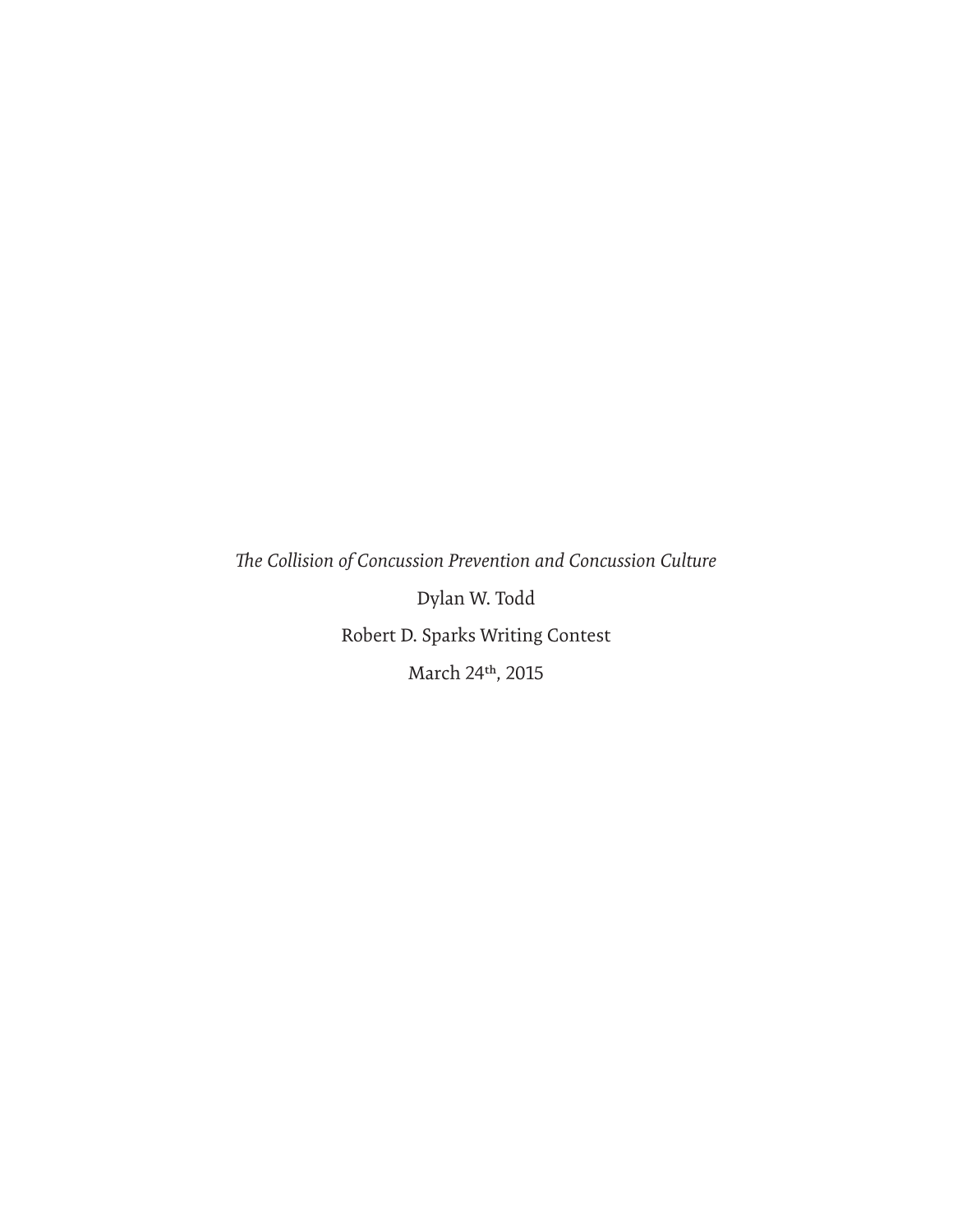Joseph Chernach was the kind of kid that everyone has known and a son that any parent would be lucky to have (1). He was the archetypal high school standout—a living reminder that sometimes talent does not distribute evenly. He excelled at any sport he played: wrestling, pole vaulting, and especially football. Joseph started playing Pop Warner in the fifth grade and continued into high school where he was named team captain during his senior year. Though he was too small to play college football, he was deeply passionate about the game. In a different life, in a different body, he might have played professional football. Beyond the world of athletics, Joseph had a bright future; he was an honors student with a magnetic personality to compliment his motivation and work ethic. Looking to combine his academic ability with his love of sports, he enrolled in classes at Central Michigan University hoping to one day become a physical therapist. During college Joseph began to change, despite his outstanding academic record he gradually stopped going to class. Joseph's father recalls the sudden change in his son's personality, "He became angry, and paranoid, and totally unmotivated. He just couldn't function, and never wanted to leave his room." It was around this time, Joseph started to have frequent bouts of confusion and thoughts that strangers were talking about him. Soon after, he dropped out entirely and moved back home. He took a job as a school custodian and was fired within a week for not showing up. Joseph's mother knew her son was suffering and tried to intervene: "I went to counselors, and I told them, 'I'm scared my son is going to die, and I don't know what to do.'" On the evening of June 6th, Joseph went for a walk as he often did when he was feeling upset, but he did not return. Joseph's mom called every possible relative and friend to no avail. She was about to fill out a missing persons report when her husband came home. She recalls, "he went out to the shed to get something. He said that just before he was going to walk out the door of the shed, he saw something hanging inside. […] [he] ran inside, saying that we needed to call 911, and trying to stop me from going out there. But I ran out to the shed. I guess I imagined him alive in there, bleeding or hurt. And there he was, hanging. I was so shocked that I couldn't even scream. I just held on to him until the first responders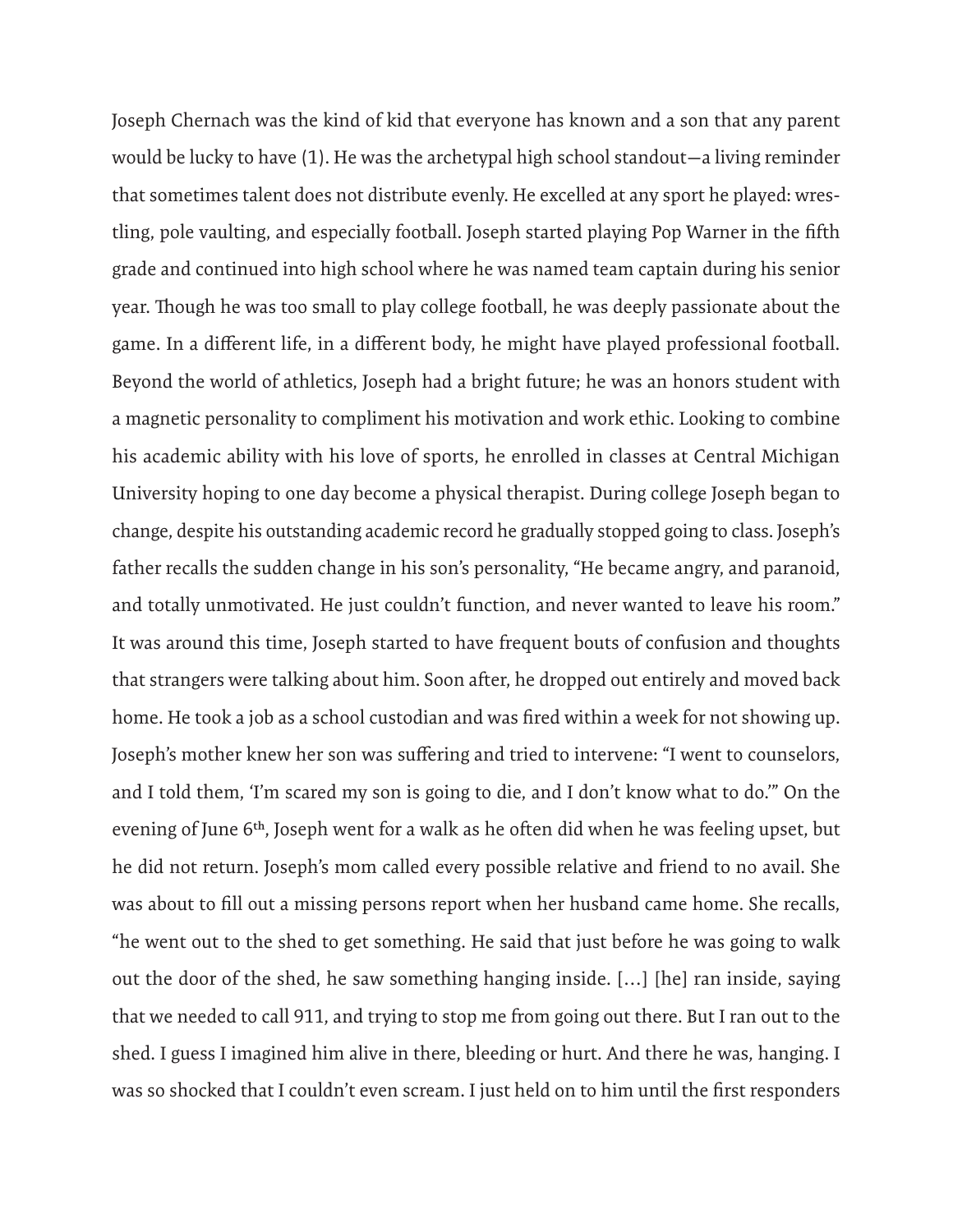got there. They had to pull me off."

Joseph's death left behind the profound grief of a bright life cut short. "He had a lot of [friends], and that showed at his funeral. The church was full. You could tell how wellliked he was," his mother remembers. In the year after his death Joseph's mom struggled to understand her son's sudden change into a tortured recluse, "it made no sense: he had been a happy kid, with a lot of friends. How could this happen?" In the midst of the media coverage of several NFL player suicides, her other son, Tyler, suggested that the family send Joseph's brain to the Sports Legacy Institute, a nonprofit whose mission is to "advance the study, treatment and prevention of the effects of brain trauma in athletes" (2). Joseph's parents had heard of the link between football players and suicide, but those cases had occurred after a long career of unrelenting head impacts—far removed from Joseph's few years of play at Forest Park High School. In September, doctors called with their diagnosis: the most severe  $CTE<sup>1</sup>$  they had ever seen in a 25-year-old<sup>2</sup>. For Joseph's mother, the diagnosis snapped the despair of their son's last year into focus: "I don't want to say it was a relief, but…it was an explanation. It finally made some sense." What had doctors seen to so thoroughly convince them football was the cause of Joseph's death? On first inspection Joseph's brain looked like any other—a marvel of white, grey, and tan architecture. After performing histology, however, ugly brown deposits of tau protein were revealed like cigarette burns on a linen. In healthy neurons, tau proteins play a role in stabilizing microtubules—a structure that is both a skeleton and a highway for the world within the cell (5). In CTE for reasons that are still being investigated, the cell modifies tau protein in a way that causes it to stick to itself (6). Eventually the previously soluble tau protein, forms thick clumps called inclusion bodies which build up and slowly squeeze the life out of the cell. This aggregation of tau protein is shared between several different neurodegenerative diseases, known as Tauopathies, including Alzheimer's disease, Pick's disease, and frontotemporal dementia (7). In CTE the

<sup>1.</sup> Chronic Traumatic Encephalopathy (CTE) is a progressive degenerative disease of the brain found in athletes (and others) with a history of repetitive brain injury (3).

<sup>2.</sup> The earliest evidence of CTE ever reported was in an 18 year old multi-sport athlete (4). Further study is needed to determine the prevalence of CTE in young athletes.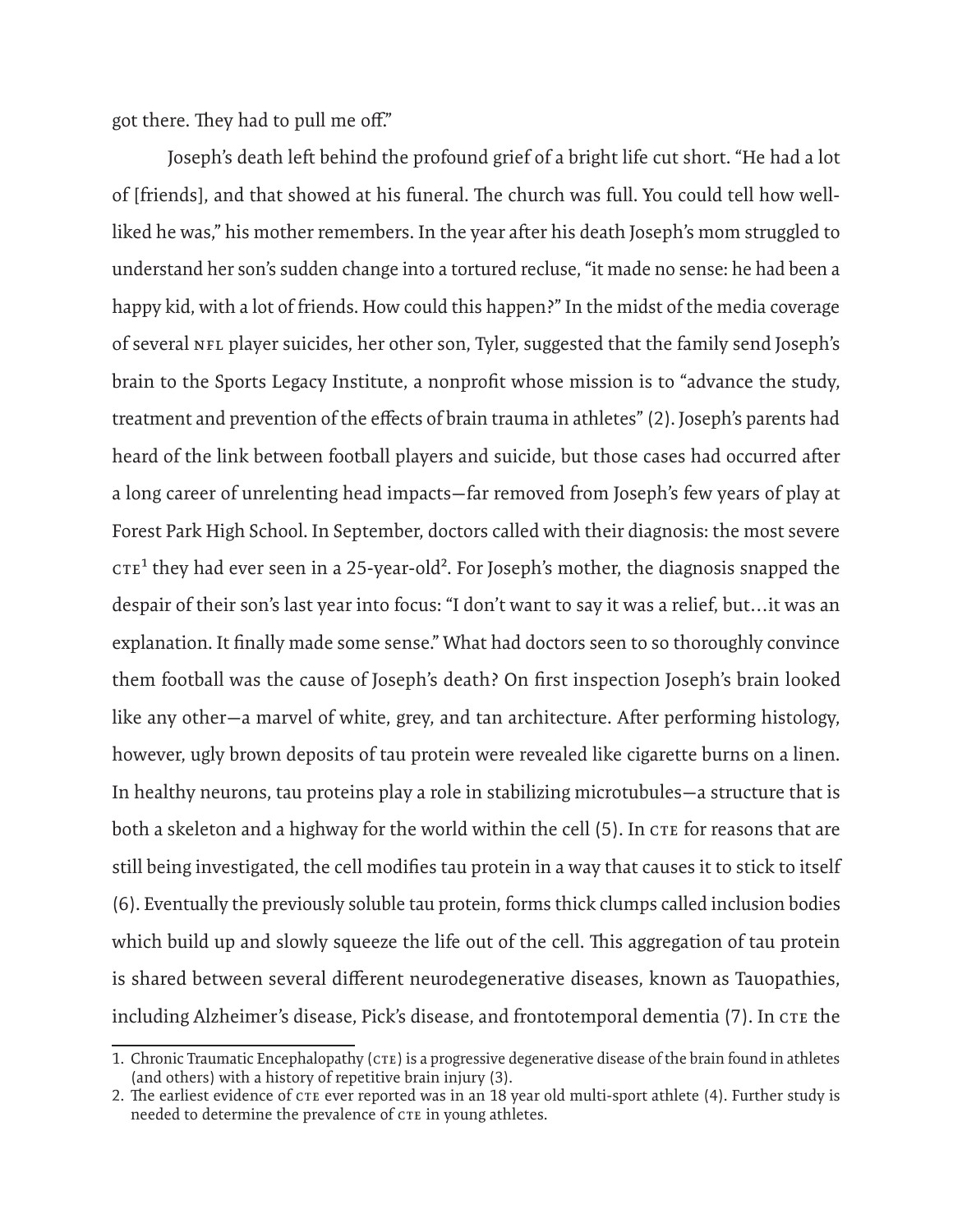tau protein has a characteristic pattern of deposition<sup>3</sup> in areas of the brain that correlate with personality, higher-order thinking, memory, and emotions (3). The occurrence of CTE in football players was discovered by Dr. Bennet Omalu in 2002 after examining the brain of Mike Webster<sup>4</sup>, beloved center for the Pittsburgh Steelers for two decades (9). Though the Nigerian-born neuropathologist did not know Mike Webster's decorated career, his body told a story of years of abuse, "Mike looked older than his age. He looked beat up. He looked worn out. He looked drained. If I had not been told his age, I would say he looked like 70." Mike had numerous souvenirs from his career: fractures in the bones of his feet, many missing teeth, broken vertebrae, torn rotator cuff, separated shoulder, etc. When Dr. Omalu moved on to exam Mike Webster's brain, he expected the worst: "I had a mental picture of what his brain would look like […] a shriveled, ugly-looking brain. But upon opening his skull, Mike's brain looked normal." Though the gross appearance of the brain suggested otherwise, Dr. Omalu's intuition pushed him to take a closer look under the microscope. His findings—degeneration uncharacteristic for a 50 year old man and accumulation of tau protein—shocked him and led him to diagnose Weber with CTE. Before this discovery, these changes had only previously been described in boxers as *Dementia pugilistica*. The common name for this disease, punch drunk, comes from the unusual or uncoordinated behavior of longtime fighters (10). Dr. Omalu published his findings in a landmark paper with some of the leading Alzheimer's disease experts, neuropathologists, and coroners in the country (11). Following the mounting evidence of a second case report on Terry Long, an offensive lineman for the Pittsburgh Steelers who committed suicide by drinking antifreeze at age 46, the NFL's doctors tried to discredit Omalu with conflagratory letters to the journal's editor. The damage, however, had already been done as more researchers including Dr. McKee, founder of the Boston University CTE Center, found evidence of CTE in nearly every NFL

<sup>3.</sup> This allows pathologists to distinguish CTE from other Tauopathies.

<sup>4.</sup> Although the Steelers originally said Webster's death was from a heart attack in a press conference this statement was later retracted (8). His cause of death has not been released at the request of his family, however given history of debilitating neurological and psychiatric illness, it is presumed he committed suicide.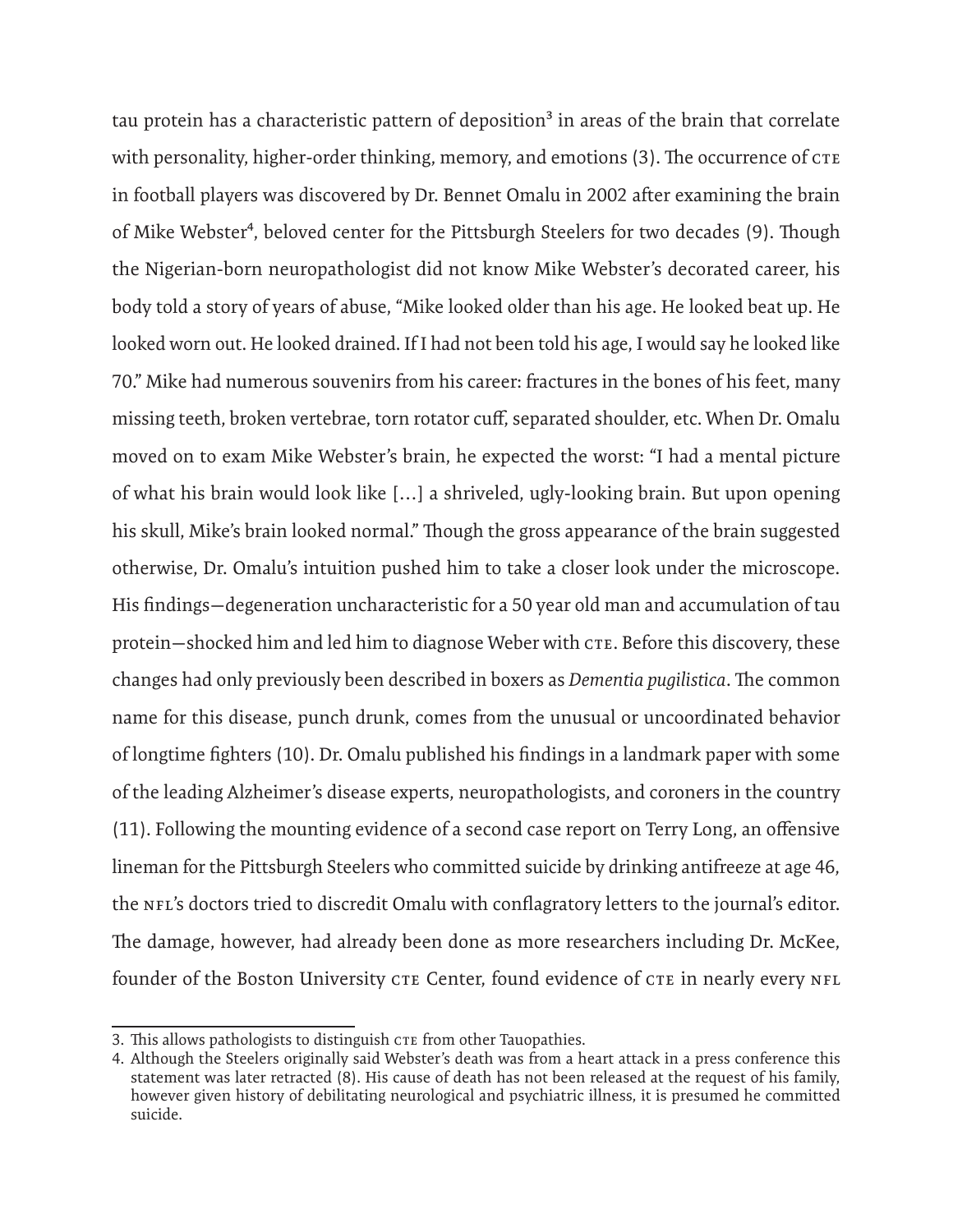player with neurocognitive changes. The 2013 book by Mark Fainaru-Wada, *League of Denial: The* NFL*, Concussions and the Battle for Truth* and the eponymous documentary produced by PBS Frontline, revealed the NFL's ongoing effort to suppress the link between football and CTE. This drama has entered public consciousness, national news outlets, and the lives of affected families like Joseph's parents. In the time after Joseph's death his mother was contacted by other parents, "they've told me that their sons died from suicide after playing football, just like Joseph. I think it's going to come to a head. I think more kids who played football will die […] and parents will have their brains tested, and they'll see."

The current concussion crisis<sup>5</sup> is not merely a product of media sensationalism or the growing health literacy of the new millennium(12). In its infancy, football garnered a savage reputation, and the public was well aware of both short term and long term head injury. The New York Times once famously reported that football carries "nearly the same risk that a soldier [assumes] on the battle field" (13). Harvard president, Charles Eliot, summarized the public's opinion on football's the safety and morality saying:

"Many serious injuries occur which are apparently recovered from in good measure, but which are likely to prove a handicap to the victim in later life." The main objection lies against its moral quality […] The common justification offered for these hateful conditions is that football is a fight and that its strategy and ethics are those of war [where] the weaker man is considered the legitimate prey of the stronger" (14).

The early concussion crisis dissolved because leaders of the game reshaped America's perception of risk by reducing visible and acute injuries (12). The helmet was instrumental in this effort. In the 1950's Dr. Theodore Van Dellen, the medical columnist for the Chicago Tribune, questioned whether the game's popularity would have endured without the development of the helmet considering the gruesome injuries that characterized the era before protective equipment (15). The first helmet<sup>6</sup> was invented by George Barclay in 1896 perhaps in

<sup>5.</sup> The term "concussion crisis" was most famously defined in *The Concussion Crisis* by Linda Carroll and David Rosner published in 2012. The term has been used by the media to describe the NFL's ongoing public relations struggle since the discovery of CTE.

<sup>6.</sup> It was called a "head harness" by its inventors.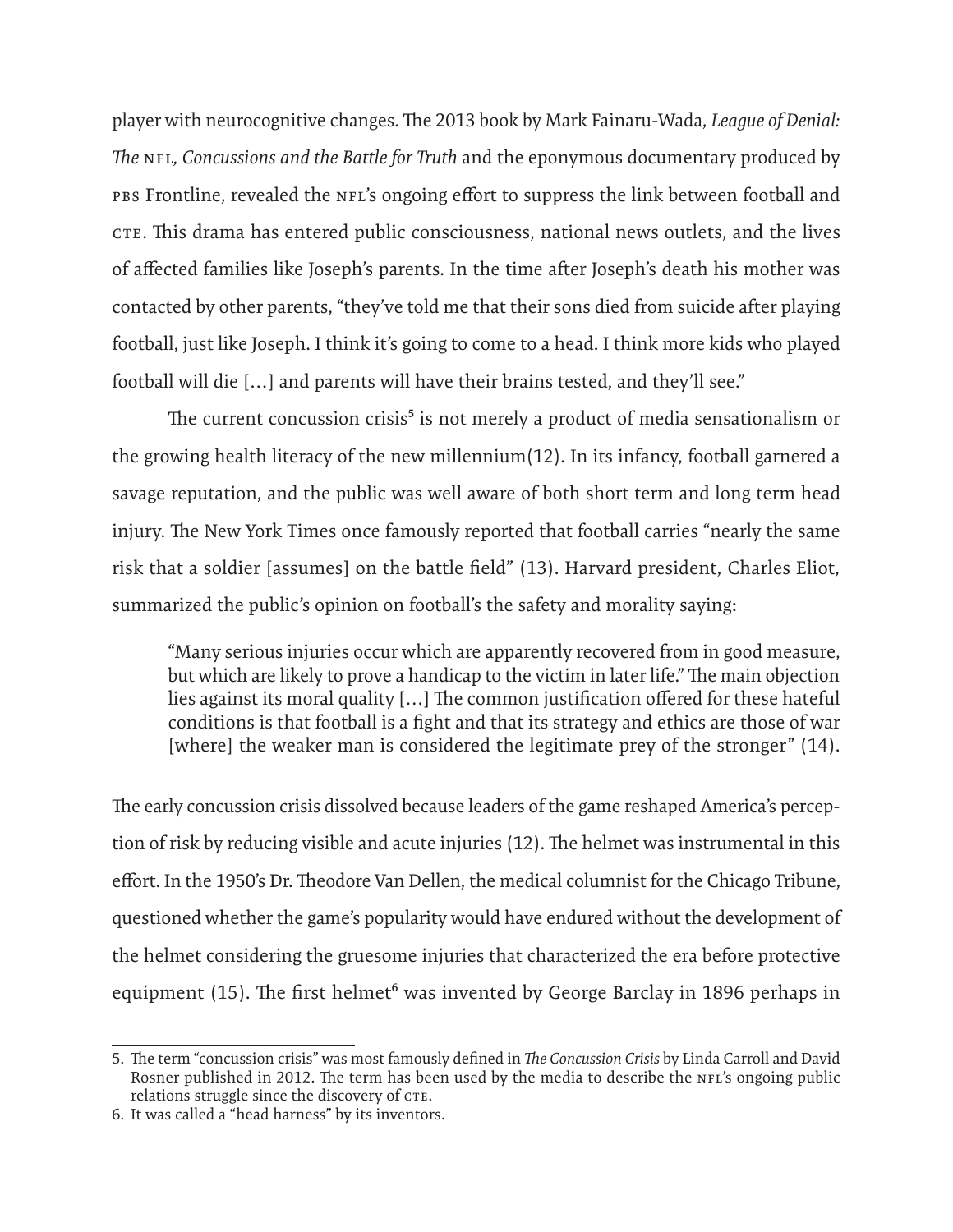response to rule changes that made tackling below the waist legal in 1888. Today's players would hardly recognize Barclay's leather cap as a helmet; it shares more in common with the equipment of water polo than modern football. The helmet made its next major change in 1917 when University of Illinois football coach Bob Zuppke changed the single layer design into two layers with padding in between them (16). Though players complained of its bulk and impedance, the comparative advantage of Zuppke's design was clear. Its use spread rapidly throughout college football and soon after both the NCAA and the NFL mandated the use of helmets (17). Despite these improvements, helmets were still woefully insufficient—more useful against cuts, scraps, and bruises than blunt force trauma. Following a series of serious head and neck injuries, the National Operating Committee on Standards for Athletic Equipment (NOCSAE) was established in 1969 to research, test, and authorize helmets used in many of America's contact sports. In 1971 with the development of harder and more durable plastics, the Riddell corporation added an air or fluid<sup>7</sup> filled bladder to the previous dual layer design (19), hoping to prevent the highly publicized head injuries occurring at the time. Coincidentally, this engineering solution is similar to the system that protects our brain. Trapped between two layers of tissue covering of the brain, the arachnoid mater and the pia mater, the cerebrospinal fluid (CSF) softens any potential impact between the brain and the skull (21). Both the Riddell 1971 helmet and the CSF absorb the force generated by a collision and slowly release the kinetic energy as they return to their undeformed shape (22). Thus helmets reduce the total force the brain experiences though they increase the effective duration of the impact. These helmets were effective at preventing the potentially lethal injuries caused by a rapid linear acceleration, such as cerebral hematoma and skull or cervical fractures (23). Following this success, the Riddell company enjoyed a halo effect that enabled sweeping and often spurious claims regarding the helmet's effectiveness against other kinds of injury. In 2006 a study published

<sup>7.</sup> The Green Bay Pakers filled the helmet bladder with antifreeze to combat the cold. A current practice called, 'hot hats' places helmets on heated posts. The maker of these products claim in their sales copy that warm helmets protect better against concussions than cold ones (20).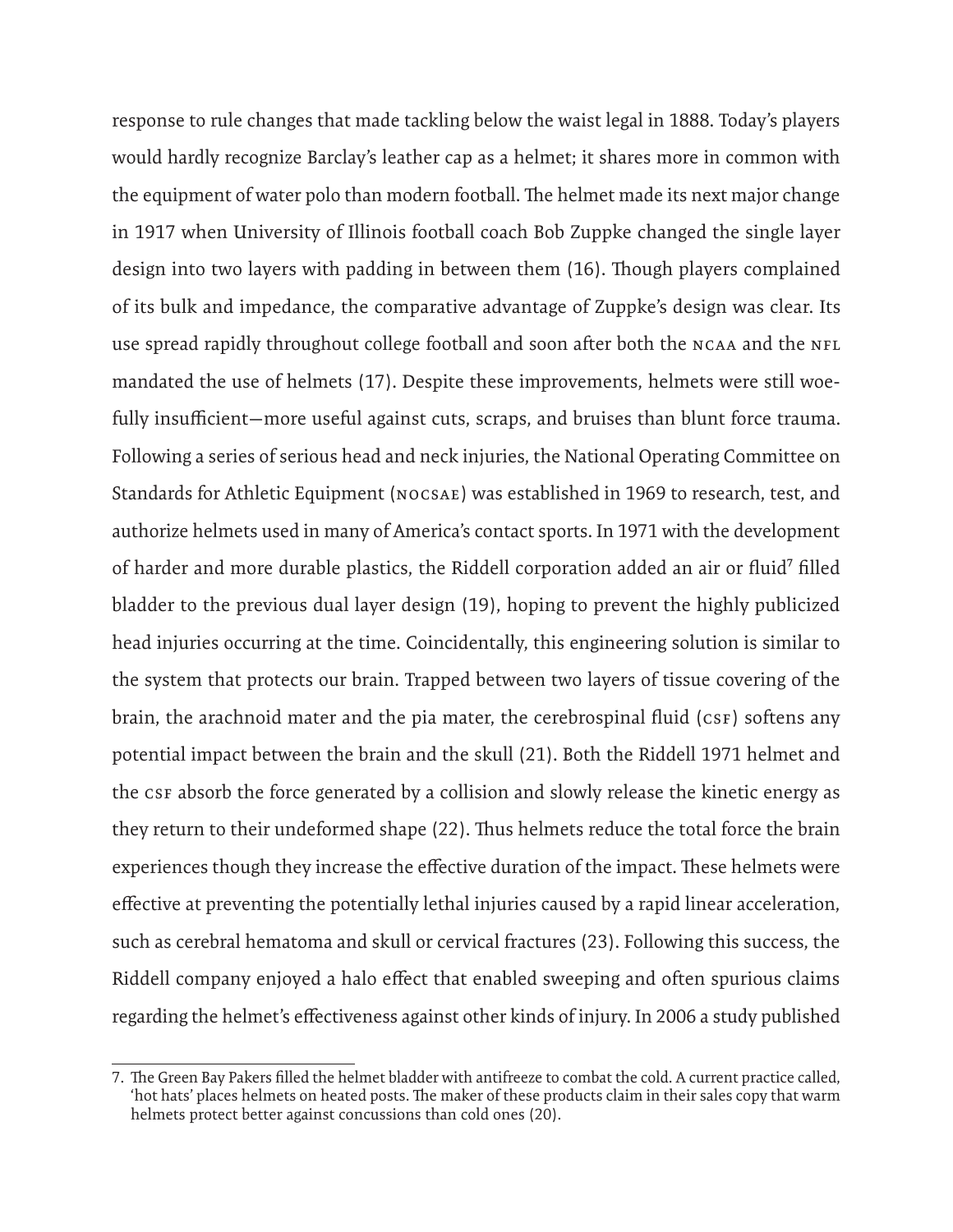by the University of Pittsburgh Medical Center claimed that Riddell's newest Revolution model decreased the occurrence of concussion by 31% (24). This finding drove Riddell's helmet to be the most popular in the NFL despite the preponderance of evidence demonstrating no significant preventative effect of helmets against concussion (25). As the concussion crisis escalated, Riddell's claim and the University of Pittsburgh's research came under the scrutiny of law makers. In 2011 Senate Commerce Committee consulted several concussion experts including Jeffrey Kutcher, the then chair of the American Academy of Neurology's sports division. Their response was unanimous: there was an utter lack of evidence needed to support the claim that concussion could be prevented. The Federal Trade Commission later ruled in 2013 that Riddell would have to expunge all references to the 31% reduction in its marketing materials (26). In reality, helmets do little to affect the rotational acceleration thought to be the primary contributor to concussions (27). And while the NOCSAE may have had a noticeable effect on player safety at the time of its inception, today the organization is largely funded by the makers of football helmets. Although the NOCSAE drafts standards for helmet performance, it does not enforce these outdated and minimal standards in any way (18). Even with stricter enforced standards, Dr. Timothy Gay, a professor of physics at University of Nebraska and consultant for several helmet manufacturers describes the diminishing returns of helmet design, "I think that it's true that football helmets are 85% as good as they're ever going to get […]. The optimal football helmet won't be much better than the helmet you can buy right now because there are […] limits on what padding materials can do for a given thickness" (28). Today's athletes may not be familiar with the quadriplegia, brain bleeds, and skull fractures that almost destroyed the institution of American Football at the turn of the century, but instead are faced with a far more insidious threat. Lulled by a false sense of security, modern helmets seem to encourage risky behavior because of an increase in perceived safety (29). DeLamielleure who played football for Michigan State University and professionally with the Buffalo Bills and the Cleveland Browns, believes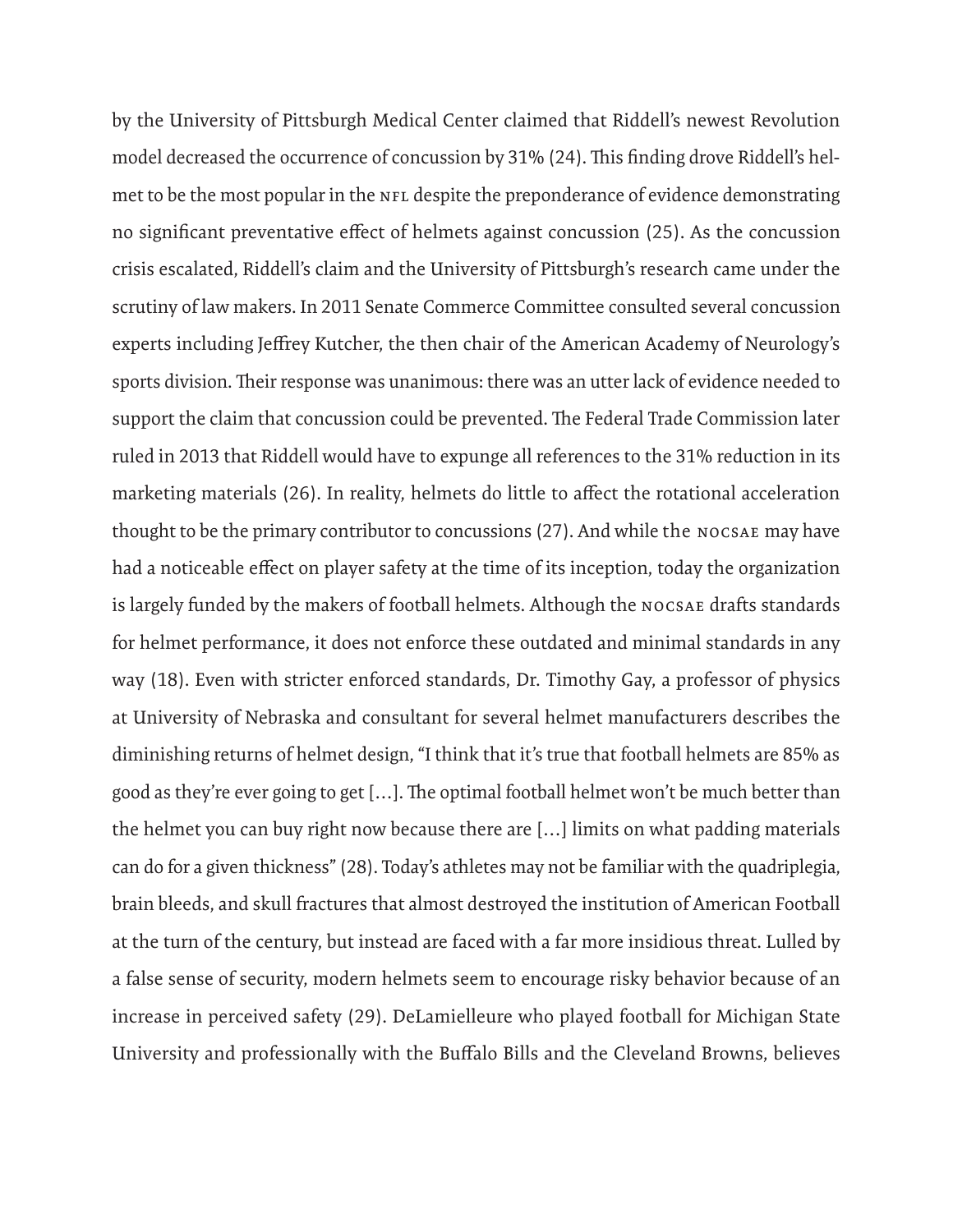that the vinyl-coated steel face mask<sup>8</sup> is the most significant contributor to head injuries: "Without face masks or with single-bar masks (still used by some kickers), there would be more broken noses and lost teeth (and more unhappy wives and girlfriends), but far fewer serious head injuries" (30).

While football is, at its very core, a contact sport, there has been a steady escalation of dangerous practices since the 1970's coinciding with the adoption of Riddell's helmets. As one of the hardest structures<sup>9</sup> of the body, the skull is useful in the collision between offensive and defensive linemen (31). With the head protected from the consequences of acute injury, tactics such as "head hits," "the wedge," "bump and run," and "head slaps" became commonplace (30). The most iconic and notorious of these practices is the wedge. Originally developed at Harvard where the game was born, the wedge is a brutal application of the law of momentum. The average weight of a NFL player is 242 pounds, and when 6 of them lock arms and sprint, they become an unstoppable 900-pound net of human flesh. The wedge's sole purpose is to block a single kick returner; though the tactic is effective, there is an undeniable excess of force. To counter the wedge, the returning team would often employ a wedge buster, a player who would use their head as a battering ram. The collision between the wedge and the wedge buster would often produce a groan-inducing spectacle that heightened the entertainment value of televised professional football(9). Matt Bowen who spent seven seasons in the NFL as a wedge buster for the Green Bay Packers notes this discrepancy, "You have a 50 yard head start and you run into your garage door — that's what it feels like. [Wedge busting] looks cool on TV, guys dance around when they get up, but they're dying inside" (32). When the NFL's competition committee met to discuss possible rule changes, they invited current players to watch a video of collisions. Mike Pereira, the NFL's head of officiating sat at the back of the room and watched his fellow players: "when you showed them collisions, you could feel them quiver." In the midst of the concussion crisis, the NFL ceded to outside pressure

<sup>8.</sup> The face mask was added to the helmet during the 1970's, a time of helmet innovation (19).

<sup>9.</sup> One ton of force is needed to compress the skull by a centimeter (31).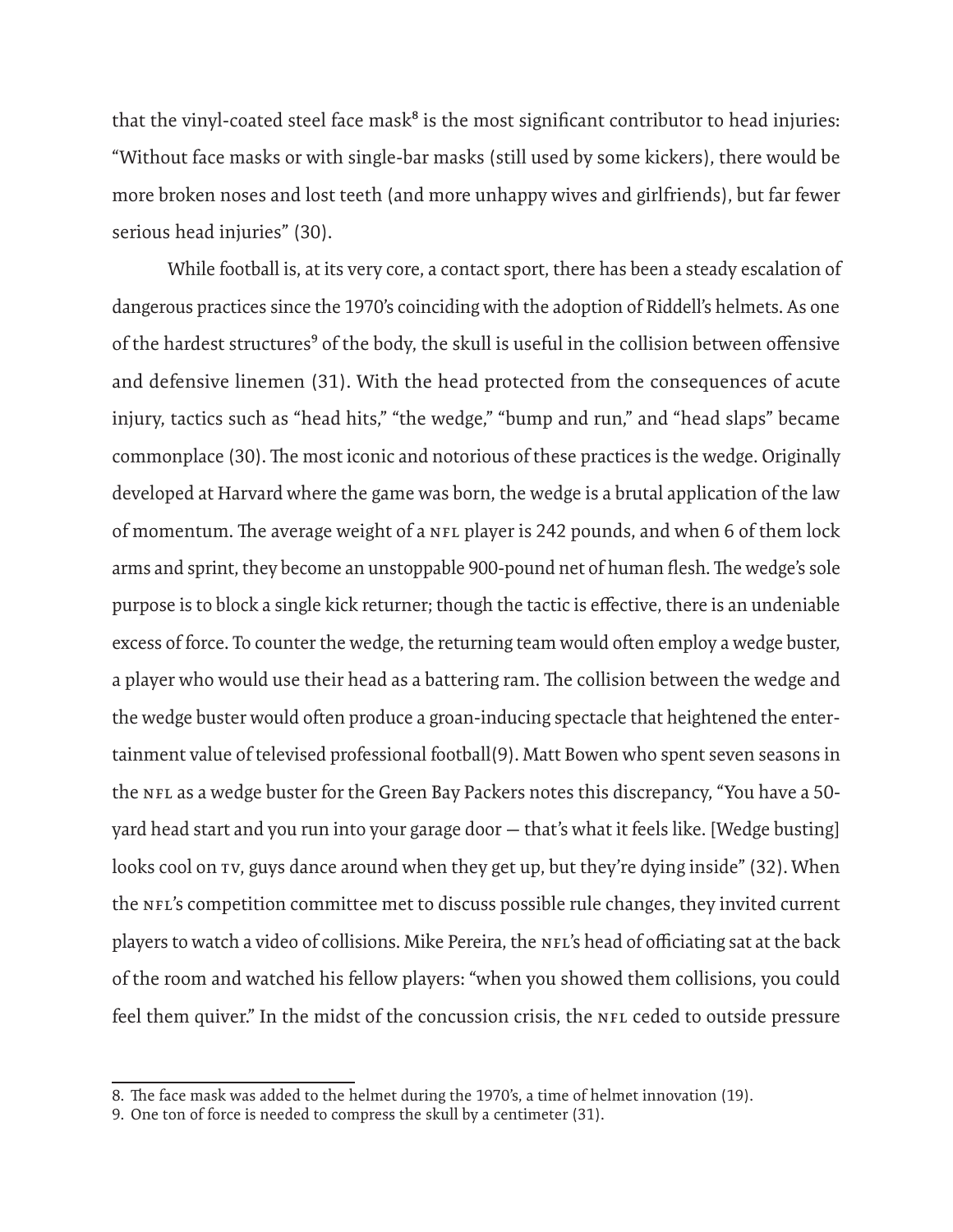and banned the wedge and other dangerous techniques in 2009. Though the NFL prized the entertainment value of the wedge, the overwhelmingly apparent danger forced the decision. The wedge was an objectively dangerous play, causing a 30% increase in serious injuries including concussion. Even after the rule changes however, the wedge did not disappear from kickoffs; instead, it mutated to fit into the gray area of officiating. The New York Jets developed a version of the wedge where the formation was split in half and converged forming a wedge at the last moment. Mike Westhoff, former special teams coach for the Jets, criticized the NFL for the potential loophole, "If you're going to put this rule in, the intent of the rule is not to form a wedge. If at the point of impact, they're all four together, what the heck was the difference? This game is played at a thousand miles per hour.[…] You take one thing away, it just leads to something else." Reformers have pointed to the rule changes as a simple way of improving football's safety, however this view ignores the amount of the money, time, and expertise invested into developing and applying these tactics. Given a potential obstacle, teams may use alternative means to accomplish the same end as the wedge rule change demonstrates. These rule changes presented a significant opportunity for the NFL, shortly after the changes were announced, the NFL Players Association found that concussions occurring during kickoffs decreased 43 percent in the intervening years (33).

Although it seems counterintuitive, a major contributing factor for repeated concussions is often football players themselves, had players immediately spoken out about their concerns with the wedge formation the NFL would have been forced to consider this rule change years earlier. However, there is a strong incentive for athletes to continue playing even after they have sustained a head injury. Each additional concussion increases the severity of symptoms and the length of recovery in a nonadditive fashion (34). As of 2014 the NFL adopted a concussion protocol to standardize the assessment of players after injury and decide whether they can continue playing (35). The center of this protocol is a battery of neurocognitive tests to assess the severity of a head hit. To this end, players have found various ways of manipulating their baseline score raising the threshold for detecting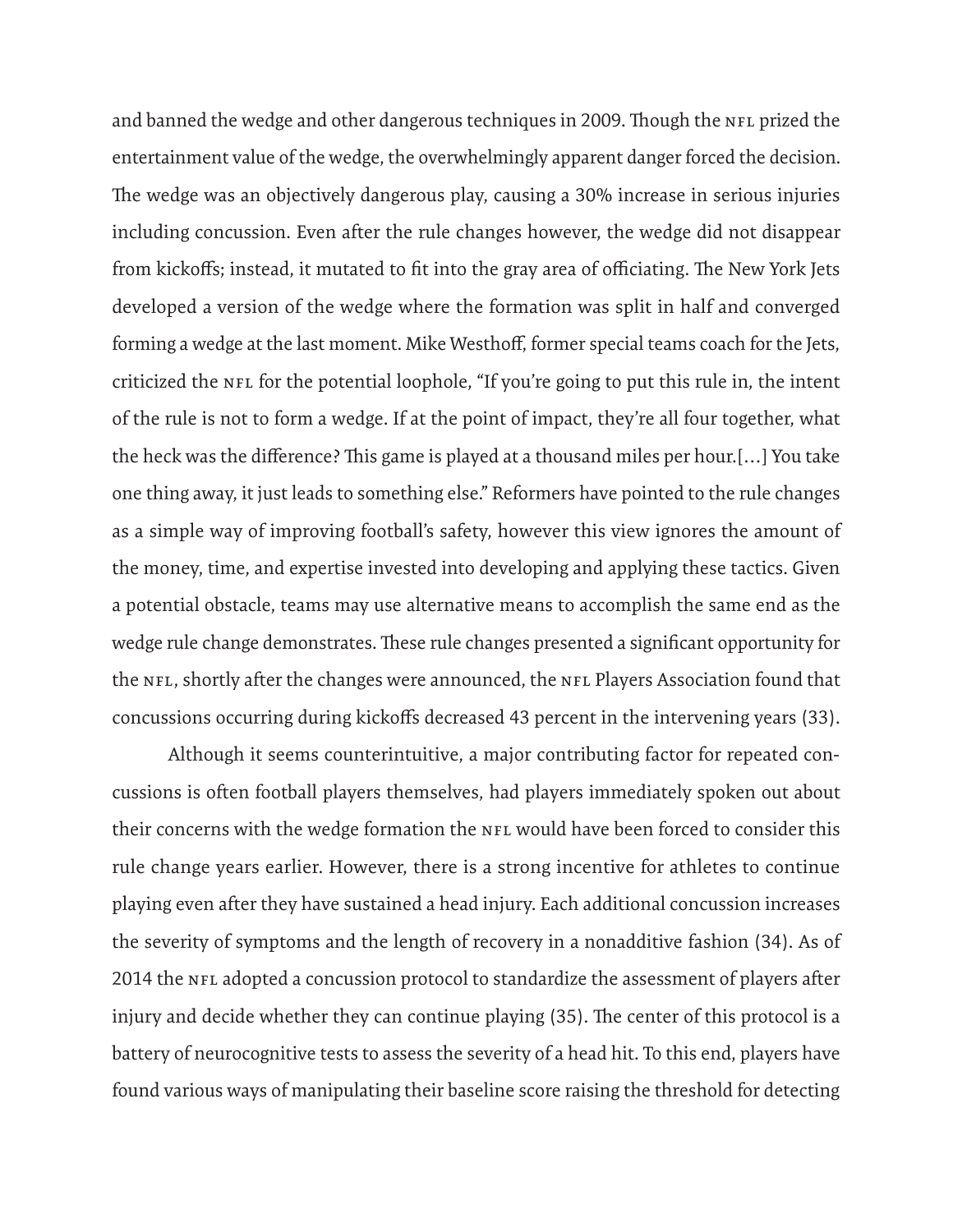actual mTBI (36). Furthermore, traditional neurocognitive assessments are highly effort dependent leading to test inaccuracy because of player fatigue or willfull failure (37). Even under controlled laboratory conditions, neurocognitive assessments were found to have a high rate of false positives when repeated multiple times (38). These significant flaws in neurocognitive assessment accuracy have not stopped entrepreneurs from capitalizing on the increased public awareness of concussion. ImPACT Applications Incorporated produces a suite of computerized tests<sup>10</sup> that measure a broad range of psychometrics for the purpose of diagnosing concussion. The company's growth has been explosive—with many corporate partnerships from Dick's Sporting Goods to Wells Fargo and 7,000 organizations at all levels of play. While the ImPACT is hawked with the tagline—"Valid. Reliable. Safe."—a metaanalysis of literature using ImPACT in their methodology found a false positive and false negative rate of 30-40% comparable to traditional nonproprietary testing (39, 40). ImPACT's website cites "more than 215 peer reviewed and 145 independent studies to date" to prove that ImPACT's results are repeatable and evidence based. In reality, the body of literature verifying ImPACT as a meaningful clinical test is comprised mostly by studies written or funded by ImPACT founders (41, 42, 43). Dr. Lovell the co-developer of ImPACT and its former CEO defended the test in a statement to the NFL saying, "I need to emphasize this, and I have always said this: I don't think that ImPACT or any other test should be used in a vacuum. ImPACT shouldn't be looked at to say, 'He's good to go or he's not good to go.' We've never said that (40). The evidence supporting ImPACT is tenuous, however its profit is very substantial: the company bills between \$10 to \$20 dollars for its tests and \$75 to certify coaching staff to administer them. These fees, multiplied over the 3 million ImPACT tests given at middle schools and high schools, represent an enormous cost burden. While college and professional organizations may have the funding and multidisciplinary expertise to support the ImPACT's role in the nuanced decision to return an athlete to action, many other communities lack the resources to use ImPACT. All things considered, the inherent

<sup>10.</sup> The company refers to tests collectively as the Immediate Post-Concussion Assessment and Cognitive Testing or ImPACT.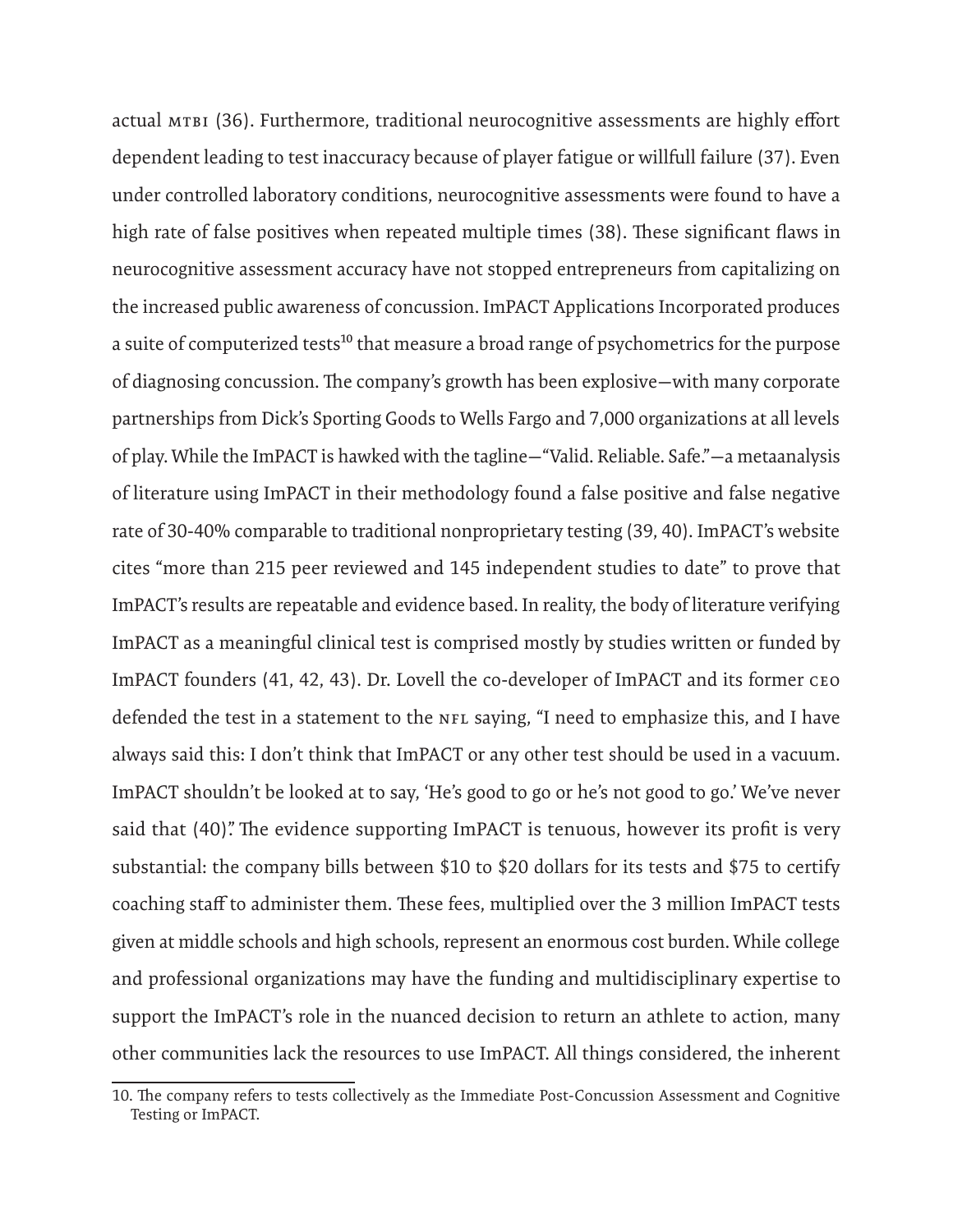difficulties in finding reliable neurocognitive changes after concussion is testament to the complexity of the human brain and the variable way the brain responds to injury. Rather than parse the Gordian knot of total cognitive function, the field of concussion detection has turned toward our most primordial and developed sense—sight. Dr. William, director of the University of Rochester's Center for Visual Science, says "more than 50 percent of the cortex, the surface of the brain, is devoted to processing visual information. Understanding how vision works may be a key to understanding how the brain as a whole works" (44). Recently, Dr. Steven Galetta and colleagues have found a short cut to identifying injured athletes: the King-Devick test (45). The test is so simple that it requires no medical expertise to administer; athletes are handed a card with an array of mixed up numbers and asked to read the numbers from left to right in descending lines. Galetta's team chose to study the King-Devick test after reviewing its success in identifying concussions in boxing<sup>11</sup> and mixed martial arts fighters. Surprisingly the King-Devick test had never been validated in young athletes. Galetta and colleagues showed that the King-Devick test successfully identified 75% of concussed High School lacrosse players with only one false positive whereas the standardized assessment of concussion only correctly identified 2 of the 12 athletes (46). The test works so well because it requires the synchronized activity of several brain circuits from distant regions including the superior colliculus in the brainstem, the thalamus near the midline, and the occipital lobe at the back of the brain. The visual system is so finely tuned that it is sensitive to any major perturbation. The idea that the visual system can diagnose TBI is on the verge of changing clinical medicine as well (47). A team from NYU Langone Medical Center discovered that individuals with recent TBI have characteristic deficits in horizontal and, to some extent, vertical gaze conjugacy<sup>12</sup>. This technology has the added benefit of detecting impairment in patients that are symptomatic but have a negative CT scan and appear normal on the standardize concussion assessment. While

<sup>11.</sup> It is interesting that boxing, the sport where CTE was first described, has now lent its method of CTE detection to football.

<sup>12.</sup> Gaze conjugacy is motion of both eyes in the same direction. There are four distinct neural circuits that control different kinds of eye movement.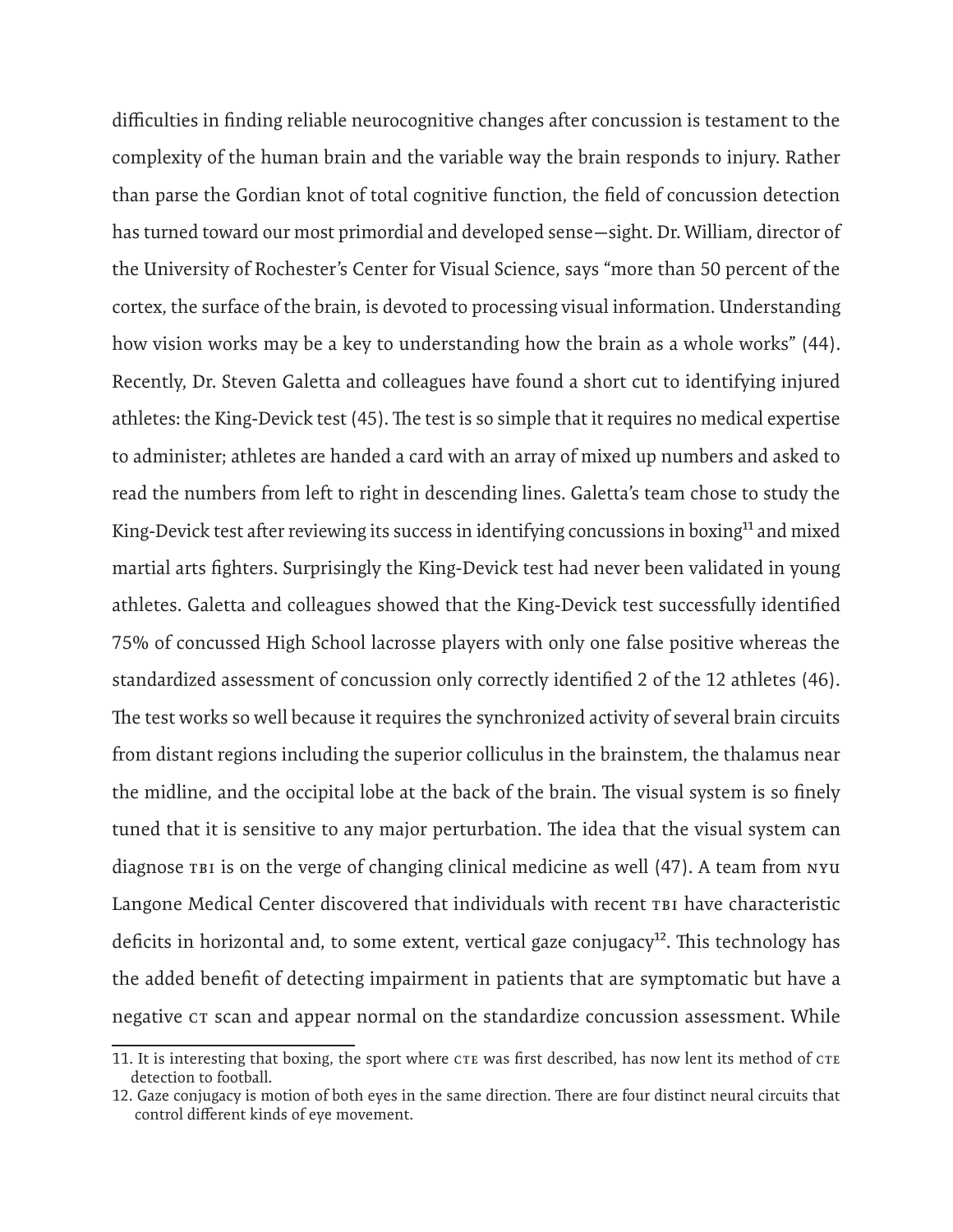more research is needed before the King-Devick and like tests supplant existing concussion assessment, its unrivaled ease and diagnostic value make it accessible to players of all ages and socioeconomic backgrounds.

I have known  $DP^{13}$  since the  $3<sup>rd</sup>$  grade. We were both the new kids at Prairie Trace Elementary School in Carmel, Indiana: I had moved from Michigan and he had moved from Wisconsin. The first time I went over to his house, his dad was hunched over a plastic model of a torso filling it with plastic organs, vessels, and nerves. He saw my fascination and asked if I wanted to help. What started off as the building a plastic model quickly turned into a complete tour of the human body with an ER doctor as my tour guide. When I got home, I was impossible to calm down; I have wanted to be a doctor ever since.

I had known that DP had a concussion during Tae Kwon Do testing and another when he was away at college, but we never talked about it. Midway through my research, I called him just to see what he knew about head injury, and the story he told me was so much more severe than I expected; I had no idea.

His first concussion was halfway through high school while he was sparring with two larger men during his second degree blackbelt testing. Somehow he was caught between them and was punched repeatedly in the head. He kept sparing until he started to face the wrong direction and could not keep his hands in ready position; only then did his instructor pull him from the ring. Inexplicably, he managed to drive home without anyone stopping him. The next day at school he was so confused that his teacher sent him home. He had a headache for week before he recovered. His second concussion was during his freshman year of college. He was punched in the jaw during sparring. This time he momentarily lost consciousness and developed intermittent confusion in the week that followed. His third concussion was a year later during his college rugby game. He was on the ground after tackling, when a member of the other team purposefully stomped on his head. DP was too concussed to remember what happened during the rest of the game, but his friends told

<sup>13.</sup> My friend asked me to use his initials to protect his identity.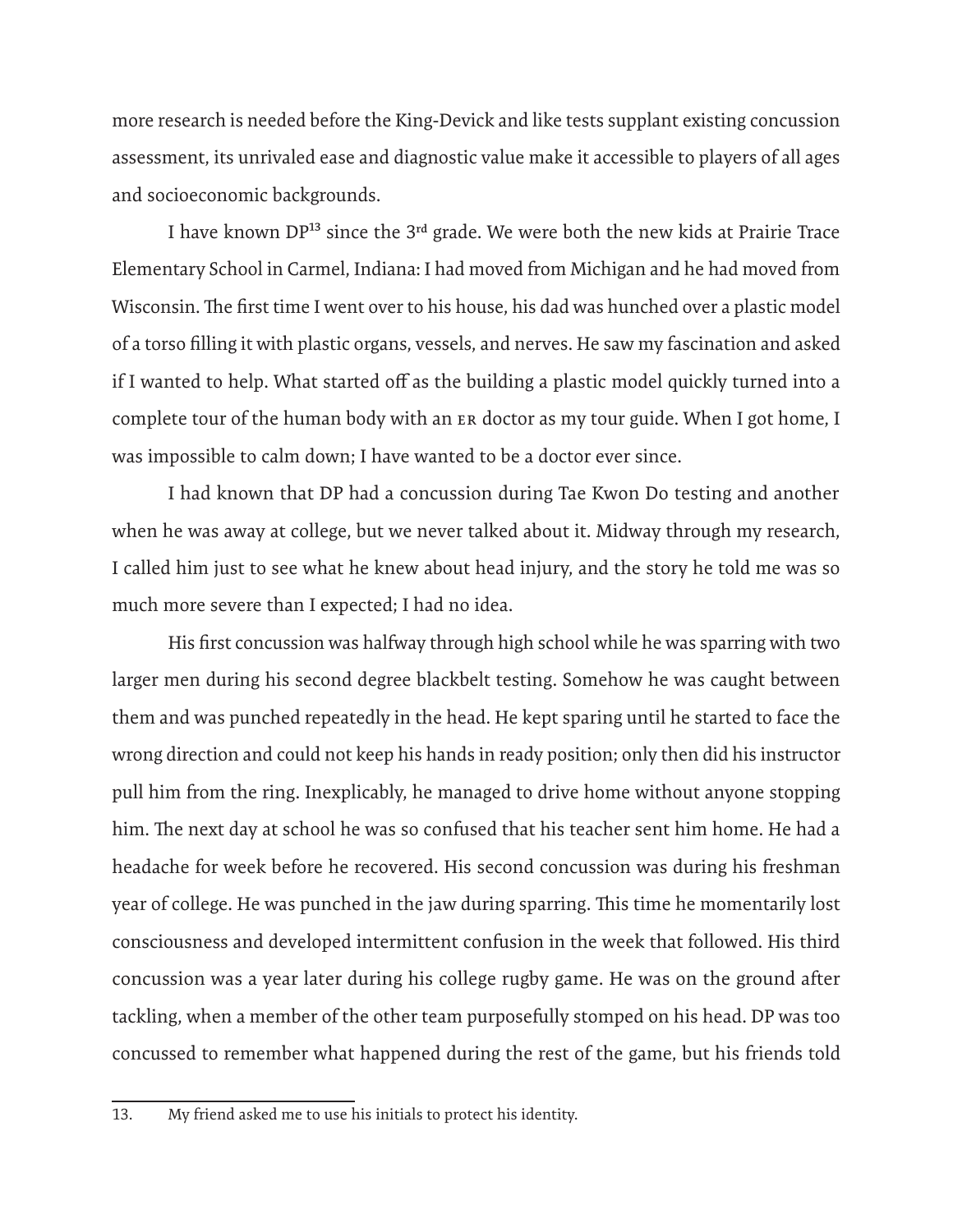him that he took two other hard hits. The next day at home, his confusion was profound; it took an hour just to find a cup in the kitchen. At first he was not worried, this had happened twice before, but after three weeks of symptoms he knew something was different. This time he developed a crippling migraine every day, he would start crying for no apparent reason, and if he bent at the waist even slightly he would fall to the floor. He started to worry that he would feel this way for the rest of his life. After college he had wanted to go to medical school; he wondered if that was even possible now. He was evaluated with the standardized concussion assessment and many other neurocognitive tests, after scoring in the 95th percentile it was clear that these assessments failed to characterize the extent of his injury. Thankfully after a year of treatment his symptoms improved; by the time he entered medical school he was almost back to normal. The only lasting physical effect is that his pupils are much slower to respond to changes in light. While sitting in his Neurology class in his second year of medical school, he had the sinking realization that decisions he made at 16 may affect him the rest of his life. If an instructor or coach had intervened sooner in his line of injury, he wouldn't be facing an uncertain future. Had he gone against the unspoken athletic injury culture and confided in his parents after the first incident, the series of concussions could have been halted years earlier. Traumatic brain injury from contact sports is not a malady reserved for professional athletes, it is something that can affect any child who is involved in contact sports. The main methods of detecting and preventing concussions are not effective enough, and are often sought out only out of necessity, when the symptoms are too severe to ignore. More sensitive and accurate assessments of brain injury need to be employed to identify concussion immediately after impact. Furthermore, open dialogues about injury need to be present between coaches, parents, and athletes as soon as they start playing. Without a change in our athletic culture there is no chance of an end to the prevalence of tragic preventable brain injury seen in all ages.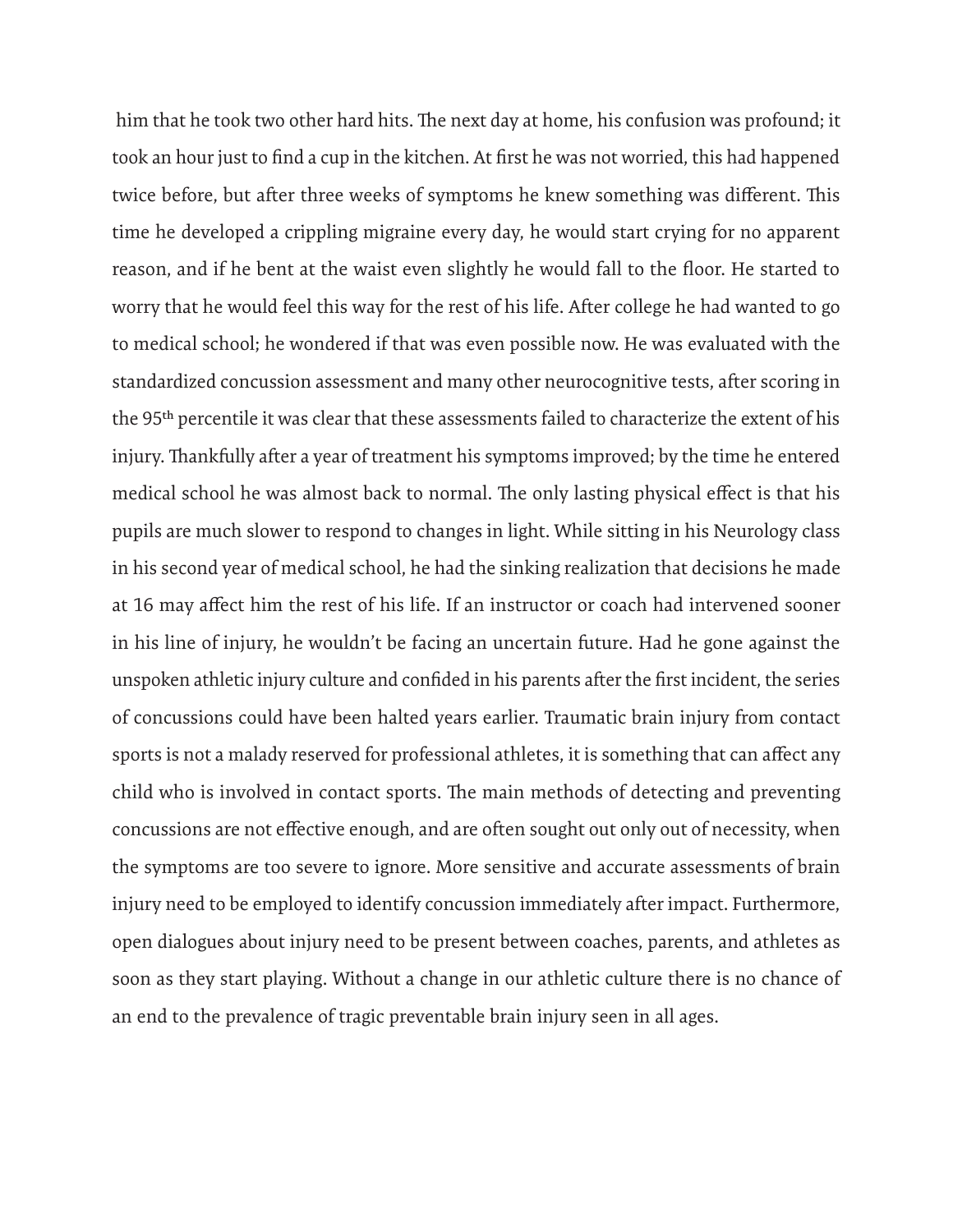## REFERENCES

- 1. Pyka D, Chernach, J. We lost our son to football and brain disease. This is our story. http://www.vox.com/2015/1/5/7463363/football-cte-high-school Published January 5, 2015. Accessed January 23, 2015.
- 2. About the Sports Legacy Institute. Sports Legacy Institute. http://www.sportslegacy. org/about/ Published January 1, 2013. Accessed January 16, 2015.
- 3. McKee AC, Cantu RC, Nowinski CJ, et al. Chronic Traumatic Encephalopathy in Athletes: Progressive Tauopathy following Repetitive Head Injury. Journal of Neuropathology and Experimental Neurology. 2009;68(7):709-735.
- 4. Case Study: 18 year old high school football player. Boston University CTE Center. http://www.bu.edu/cte/our-research/case-studies/18-year-old/ Updated January 1, 2013. Accessed January 17, 2015.
- 5. Conde, C and Cáceres, A. Microtubule assembly, organization and dynamics in axons and dendrites. Nature Reviews Neuroscience. 2009;10(5):319–332.
- 6. Alonso A, Zaidi T, Novak M, Grundke-Iqbal I, Iqbal K (June 2001). Hyperphosphorylation induces self-assembly of tau into tangles of paired helical filaments/straight filaments". Proceedings of the National Academy of Science. 2001;98(12):6923–8.
- 7. Lee VM, Goedert M, Trojanowski JQ. Neurodegenerative tauopathies. Annual Review of Neuroscience. 2001;24:1121–1159.
- 8. Roth M. Late Steelers great Webster's case launched the CTE brain debate. http:// www.post-gazette.com/health/2013/05/14/Late-Steelers-great-Webster-s-caselaunched-the-CTE-brain-debate/stories/201305140186. Pittsburgh Post-Gazette. Published May 14, 2013. Accessed January 20, 2015.
- 9. League of Denial [transcript]. Frontline. Public Broadcasting Corporation. October 8, 2013.
- 10. Martland HS. Punch Drunk. Journal of the American Medical Association.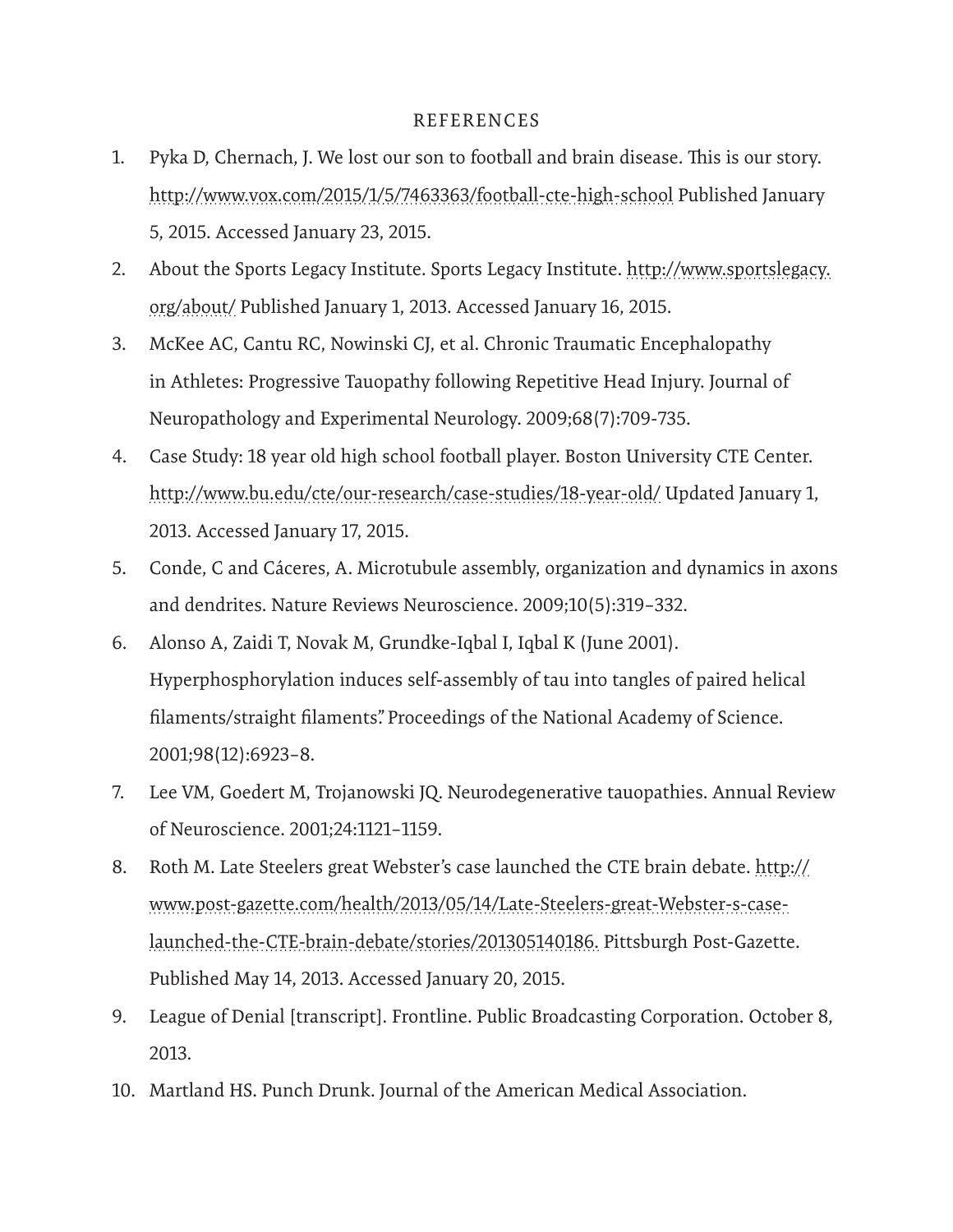1928;91(15):1103–1107.

- 11. Omalu BI, DeKosky ST, Minster RL, Kamboh MI, Hamilton RL, Wecht CH. Chronic traumatic encephalopathy in a National Football League player. Neurosurgery. 2005;57(1):128–34.
- 12. Harrison EA. The First Concussion Crisis. American Journal of Public Health. 2014;104(5):822–833.
- 13. Change the Football Rules: The Rugby Game as Played Now Is a Dangerous Pastime. New York Times. December 2, 1893: News section.
- 14. From President Eliot's Annual Report for 1903–4: 18–22. Records of the President of Harvard University Charles William Eliot. Pusey Archives, Harvard University. Box 220/164.
- 15. Van Dellen TR. How to Keep Well: Football Mishaps. Chicago Tribune. September 29, 1950: Sports Section.
- 16. West, E. Protected Development: A Century of Football-Helmet Innovation. http:// www.indianapolismonthly.com/features/protected-development-a-century-offootball-helmet-innovation/ Indianapolis Monthly. Published October 29, 2013. Accessed February 20, 2015.
- 17. Bennett, T ed. The NFL's Official Encyclopedic History of Professional Football. 2 ed. New York: Macmillan; 1977.
- 18. Schwarz, A. As Injuries Rise, Scant Oversight of Helmet Safety. The New York Times. http://www.nytimes.com/2010/10/21/sports/football/21helmets.html Published October 20, 2010. Accessed February 22, 2015.
- 19. Levy ML, Ozgur BM, Berry C, Aryan HE, Apuzzo MLJ. Birth and evolution of the football helmet. Neurosurgery. 2004;55(3):656–61– discussion 661–2.
- 20. Big Fogg TM. Sideline Heaters to Warm the Bears and Packers at NFC Championship Game this Weekend. Bigg Fogg. http://www.bigfogg.com/product321.html Accessed March 3, 2015.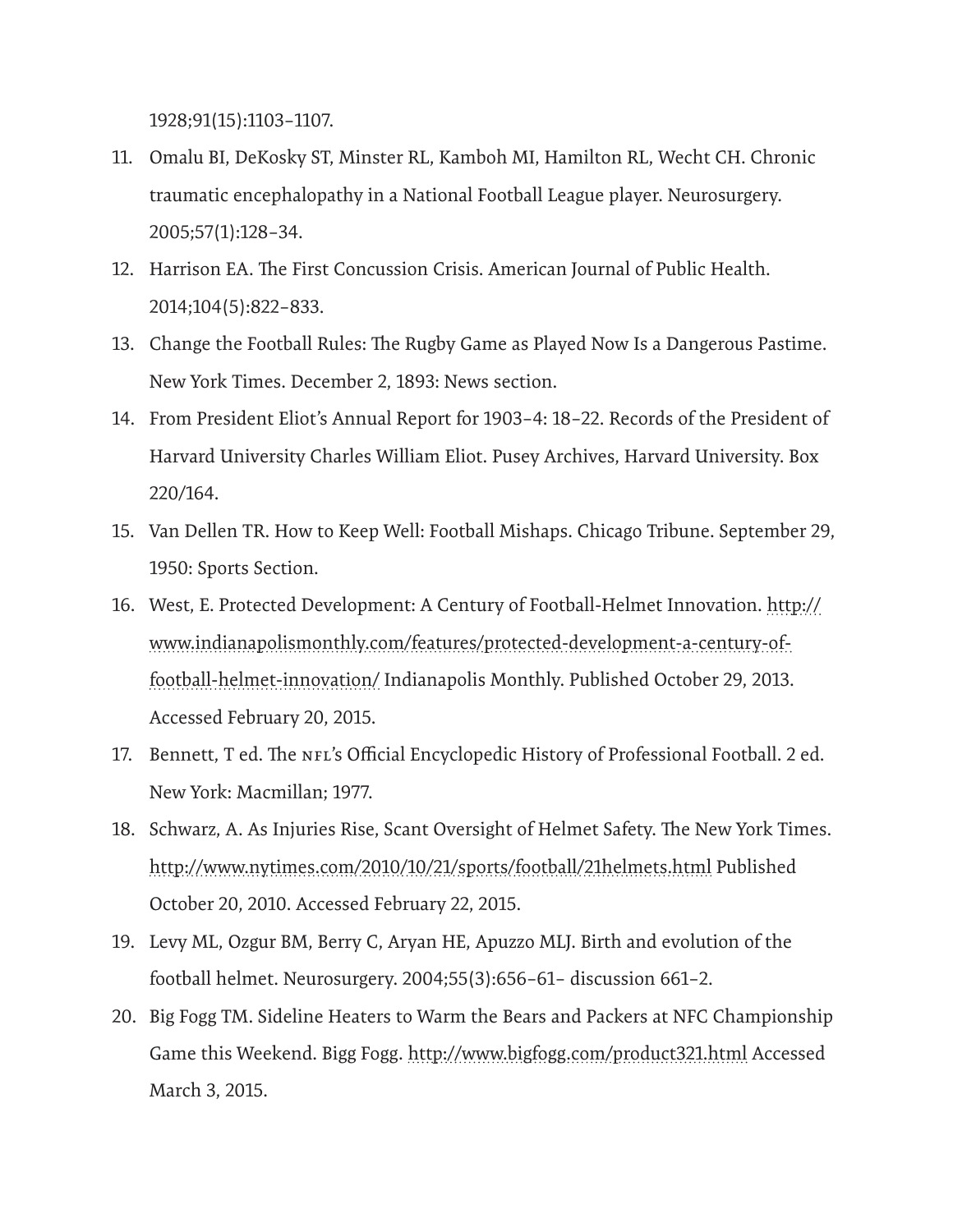- 21. Ivancevic VG. New mechanics of traumatic brain injury. Cognitive Neurodynamics. 2009;3(3):281-293.
- 22. Pellman EJ, Viano DC, Withnall C, Shewchenko N, Bir CA, Halstead PD. Concussion in professional football: helmet testing to assess impact performance--part 11. Neurosurgery. 2006 Jan; 58(1):78-96; discussion 78-96.
- 23. Rowson S, Duma SM. Brain injury prediction: assessing the combined probability of concussion using linear and rotational head acceleration. Ann Biomed Eng. 2013;41(5):873-82.
- 24. University Of Pittsburgh Medical Center. "Newer Football Helmet Design May Reduce Incidence Of Concussions In High School Players, Shows University Of Pittsburgh Study." ScienceDaily. ScienceDaily, 14 January 2006.
- 25. Benson BW, Hamilton GM, Meeuwisse WH, Mccrory P, Dvorak J. Is protective equipment useful in preventing concussion? A systematic review of the literature. Br J Sports Med. 2009;43 Suppl 1:i56-67.
- 26. Fainaru-Wada, M. League of Denial. New York: Crown Archetype; 2013: 317–318.
- 27. Kis M, Saunders F, ten Hove MW, Leslie JR. Rotational acceleration measurements evaluating helmet protection. Can J Neurol Sci. 2004 Nov; 31(4):499-503.
- 28. Wilson, M. Why NFL Helmets Will Never Be Concussion-Proof. http://www. fastcodesign.com/1671752/why-nfl-helmets-will-never-be-concussion-proof Published January 31, 2013. Accessed March 3, 2015.
- 29. Hagel B, Meeuwisse W. Risk compensation: a "side effect" of sport injury prevention?. Clin J Sport Med. 2004;14(4):193-6.
- 30. DeLamielleure J. Concussion in the National Football League: Viewpoint of an Elite Player. The Journal of Law, Medicine & Ethics. 2014;42(2):133–134.
- 31. Holbourn, AHS. Mechanics of Head Injury. The Lancet. 1943;242(6267): 438-441.
- 32. Battista, J. Mindful of Violence, the N.F.L. Rules Out the Wedge Formation. The New York Times. http://www.nytimes.com/2009/05/24/sports/football/24nfl.html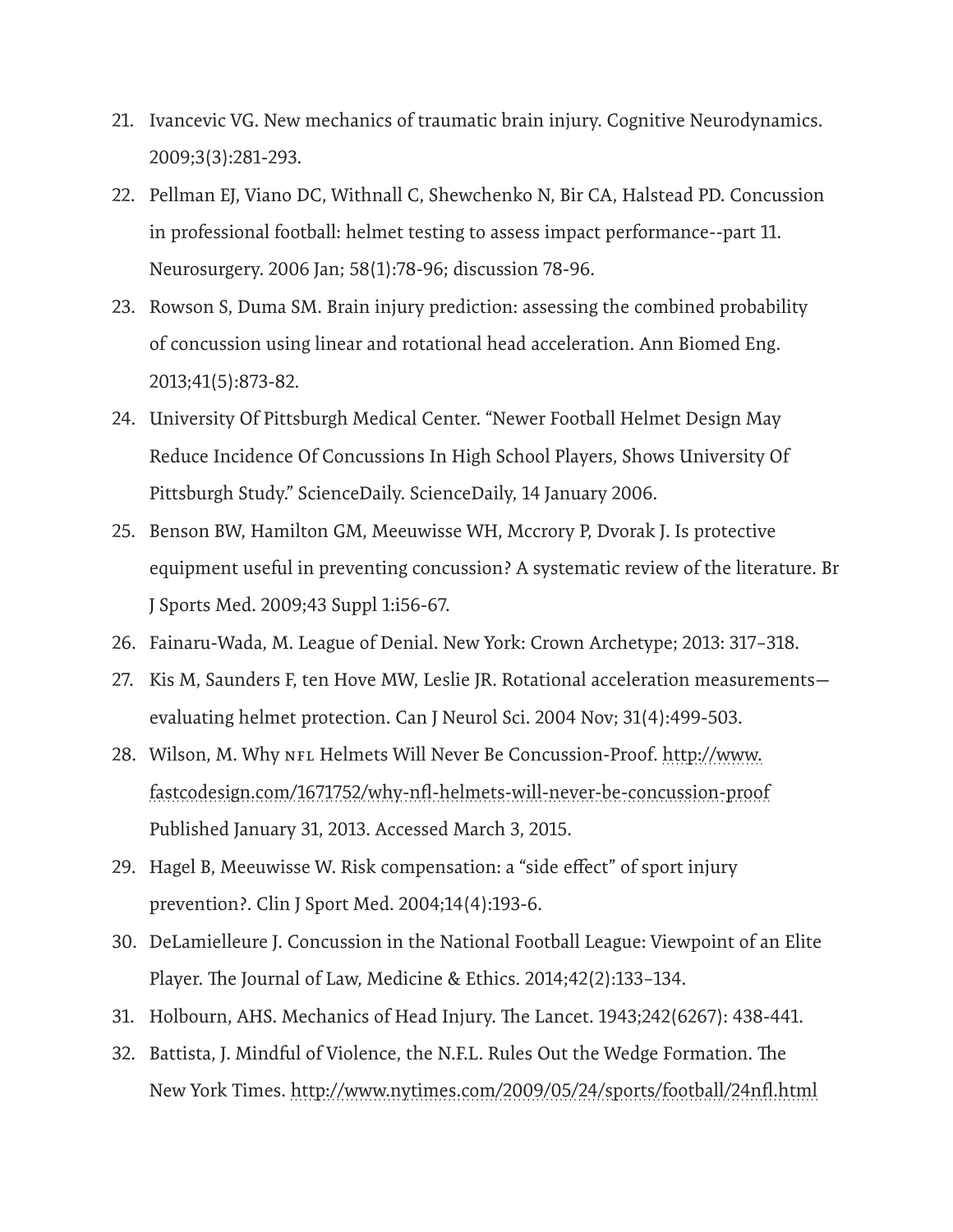Published May 23, 2009. Accessed March 8, 2015.

- 33. M. Maske. Concussions in NFL Down From Last Season Because of Kickoff Rule Change, Study Finds. Washington Post. http://www. washingtonpost.com/sports/ redskins/concussions-in-nfl-down-from-last-season-because-of-kickoff-rulechange-study-finds/2012/08/07/7e2effe2-e0c0-11e1-a19c-fcfa365396c8story.html Published August 7, 2012. Accessed March 9, 2015.
- 34. Graham R, Rivara FP, Ford MA, et al. ed. Sports-Related Concussions in Youth: Improving the Science, Changing the Culture. Committee on Sports-Related Concussions in Youth; Board on Children, Youth, and Families; Institute of Medicine; National Research Council; Washington (DC): National Academies Press (US); 2014 Feb 4. 5, Consequences of Repetitive Head Impacts and Multiple Concussions.
- 35. Pennington B. Concussions, by the New Book. http://www.nytimes.com/2014/11/30/ sports/football/nfl-teams-now-operate-under-a-concussion-management-protocol. html New York Times. Published November 29, 2014. Accessed March 13, 2015.
- 36. Markowitz JS, Markowitz A. Pigskin Crossroads: The Epidemiology of Concussions in the National Football League. 2010-2012. CreateSpace Independent Publishing Platform:50.
- 37. R. M. Bauer et al., "Assessment Devices: Joint Position Paper of the American Academy of Clinical Neuropsychology and the National Academy of Neuropsychology," Archives of Clini- cal Neuropsychology 27, no. 3 (2012): 362-373.
- 38. C. McGrew, "Section Editor Response," Current Sports Medicine Reports. 10, no. 1 (2011): 394.
- 39. ImPACT Applications, Inc. About ImPACT. https://www.impacttest.com/about/ Updated January 1, 2015. Accessed March 15, 2015.
- 40. C. Randolph, "Baseline Neuropsychological Testing in Managing Sport-Related Concussion: Does It Modify Risk?" Current Sports Medicine Reports. 10 (2011): 21-26, at 23.